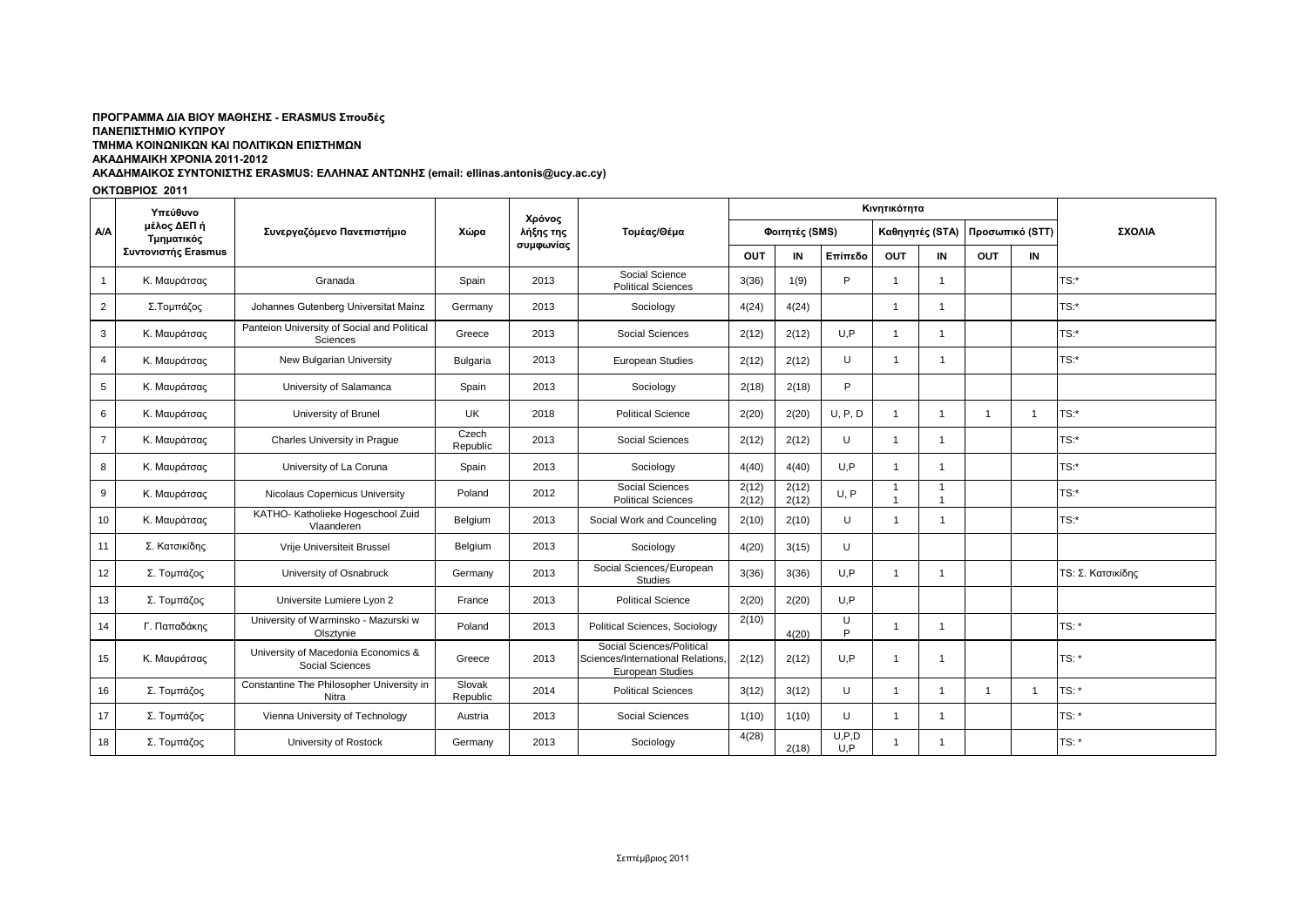## ΠΡΟΓΡΑΜΜΑ ΔΙΑ ΒΙΟΥ ΜΑΘΗΣΗΣ - ERASMUS Σπουδές **ΠΑΝΔΠΙΣΗΜΙΟ ΚΤΠΡΟΤ ΣΜΗΜΑ ΚΟΙΝΩΝΙΚΩΝ ΚΑΙ ΠΟΛΙΣΙΚΩΝ ΔΠΙΣΗΜΩΝ ΑΚΑΔΗΜΑΙΚΗ ΧΡΟΝΙΑ 2011-2012**

# ΑΚΑΔΗΜΑΙΚΟΣ ΣΥΝΤΟΝΙΣΤΗΣ ERASMUS: ΕΛΛΗΝΑΣ ΑΝΤΩΝΗΣ (email: ellinas.antonis@ucy.ac.cy)

## ΟΚΤΩΒΡΙΟΣ 2011

|     | Υπεύθυνο<br>μέλος ΔΕΠ ή<br>Τμηματικός<br>Συντονιστής Erasmus | Συνεργαζόμενο Πανεπιστήμιο                                               | Χώρα              | Χρόνος<br>λήξης της<br>συμφωνίας | Τομέας/Θέμα                                                            |                         |                         | Κινητικότητα |                                  |                                |                 |                |                                  |
|-----|--------------------------------------------------------------|--------------------------------------------------------------------------|-------------------|----------------------------------|------------------------------------------------------------------------|-------------------------|-------------------------|--------------|----------------------------------|--------------------------------|-----------------|----------------|----------------------------------|
| A/A |                                                              |                                                                          |                   |                                  |                                                                        | Φοιτητές (SMS)          |                         |              |                                  | Καθηγητές (STA)                | Προσωπικό (STT) |                | ΣΧΟΛΙΑ                           |
|     |                                                              |                                                                          |                   |                                  |                                                                        | OUT                     | IN                      | Επίπεδο      | <b>OUT</b>                       | IN                             | <b>OUT</b>      | IN             |                                  |
| 19  | Σ. Τομπάζος                                                  | AGH University of Science and<br>Technology - Akademia Gorniczo-Hutnicza | Poland            | 2013                             | Social Sciences                                                        | 2(10)                   | 2(10)                   | U            | -1                               | $\mathbf 1$                    |                 |                | TS:                              |
| 20  | Γ. Παπαδάκης                                                 | University of Surrey                                                     | UK                | 2013                             | Political Sciences/ International<br>Relations                         | 2(10)                   | 2(10)                   | U            | -1                               | $\overline{1}$                 |                 |                | $TS:$ *                          |
| 21  | Κ. Μαυράτσας                                                 | Universite Francois Rabelais (Tours)                                     | France            | 2014                             | Law<br>Political Science, International<br>Relations, European Studies | 3(18)<br>3(18)<br>3(18) | 5(30)<br>3(18)<br>3(18) |              | $\overline{2}$                   | -1<br>$\overline{2}$           |                 |                | TS: Κ. Μαυράτσας                 |
| 22  | Γ. Παπαδάκης                                                 | University of Bologna                                                    | Italy             | 2013                             | <b>Political Science</b>                                               | 3(6)                    | 3(6)                    | U.P          | $\overline{2}$                   | -1                             |                 |                | TS: Μ. Χατζηπαύλου               |
| 23  | Σ. Τομπάζος                                                  | Adam Mickiewicz University of Poznan                                     | Poland            | 2013                             | Sociology                                                              | 2(5)                    | 2(5)                    | $\cup$       | $\overline{1}$                   | $\mathbf{1}$                   |                 |                |                                  |
| 24  | Σ. Τομπάζος                                                  | University of Din Oradea                                                 | Romania           | 2013                             | Political Science /<br>Social Sciences<br><b>European Studies</b>      | 2(10)<br>1(5)<br>2(10)  | 2(10)<br>1(5)<br>2(10)  | U, P, D      | $\overline{1}$<br>$\overline{1}$ | $\overline{1}$<br>$\mathbf{1}$ | $\overline{2}$  | 2              | TS:*                             |
| 25  | Σ. Τομπάζος                                                  | Metropolitan University Prague                                           | Czech<br>Republic | 2013                             | International Relations,<br>European Studies                           | 2(12)                   | 2(12)                   | U, P, D      | -1                               | -1                             |                 |                | TS:*                             |
| 26  | V. Roudometof                                                | University of Erfurt                                                     | Germany           | 2013                             | <b>Religious Studies</b><br>Social Sciences                            | 2(24)<br>2(24)          | 2(24)<br>2(24)          | U.P.D        | -1                               | $\mathbf 1$                    |                 |                | TS:*Victor Roudoumetof Sociology |
| 27  | Κ. Μαυράτσας                                                 | Johann Wolfgang Goethe- Universitat -<br>Frankfurt am Main               | Germany           | 2013                             | Social Sciences<br><b>Cultural Anthropology</b>                        | 2(18)                   | 2(18)<br>3(18)          | U.P          | -1                               | $\overline{1}$                 |                 |                | TS*                              |
| 28  | Σ. Τομπάζος                                                  | University of Peloponnese                                                | Greece            | 2013                             | <b>Political Science</b>                                               | 2(12)                   | 2(12)                   | U            | $\mathbf{1}$                     | $\mathbf{1}$                   |                 |                | TS:                              |
| 29  | Σ. Τομπάζος                                                  | University of Complutense de Madrid                                      | Spain             | 2013                             | Social Sciences                                                        | 1(12)                   | 1(12)                   | U            | -1                               | -1                             |                 |                | TS:*                             |
| 30  | Σ. Κατσικίδης                                                | University of Latvia                                                     | Latvia            | 2013                             | <b>European Studies</b>                                                | 2(10)                   | 2(10)                   | P.D          | 2                                | 2                              |                 |                |                                  |
| 31  | Σ. Τομπάζος                                                  | University of Crete                                                      | Greece            | 2013                             | <b>Political Science</b>                                               | 1(10)                   | 1(10)                   | U.P          | -1                               | -1                             |                 |                | TS:*                             |
| 32  | Σ. Τομπάζος                                                  | University of Crete                                                      | Greece            | 2013                             | Sociology                                                              | 1(10)                   | 1(10)                   | U.P          | $\overline{1}$                   | $\overline{1}$                 |                 |                | TS:*                             |
| 33  | Σ. Τομπάζος                                                  | Corvinus, University of Budapest                                         | Hungary           | 2013                             | Social Sciences, Political<br>Science                                  | 2(12)                   | 2(12)                   | U.P          | -1                               | $\overline{1}$                 |                 |                | TS:                              |
| 34  | Γ. Παπαδάκης                                                 | University Jagiellonski Crakow                                           | Poland            | 2013                             | Social Sciences                                                        | 3(10)                   | 3(10)                   | U, P.D       | -1                               |                                | $\overline{1}$  |                | TS:                              |
| 35  | Σ. Τομπάζος                                                  | Autonomous University of Barcelona                                       | Spain             | 2013                             | <b>Political Sciences</b><br>Sociology                                 | 2(12)<br>2(12)          | 2(12)<br>2(12)          | U            |                                  |                                |                 |                |                                  |
| 36  | Γ. Παπαδάκης                                                 | University of Wales Institute Cardiff                                    | UK                | 2013                             | Social Sciences, Sociology                                             | 2(12)                   | 2(12)                   | U, P.D       | $\mathbf 1$                      | -1                             | $\overline{1}$  | $\overline{1}$ |                                  |
| 37  | Γ. Παπαδάκης                                                 | University of Eotvos Lorand                                              | Hungary           | 2013                             | Social Sciences, Political<br>Science                                  | 2(12)                   | 2(12)                   | U.P          | -1                               | -1                             |                 |                | $TS:$ *                          |